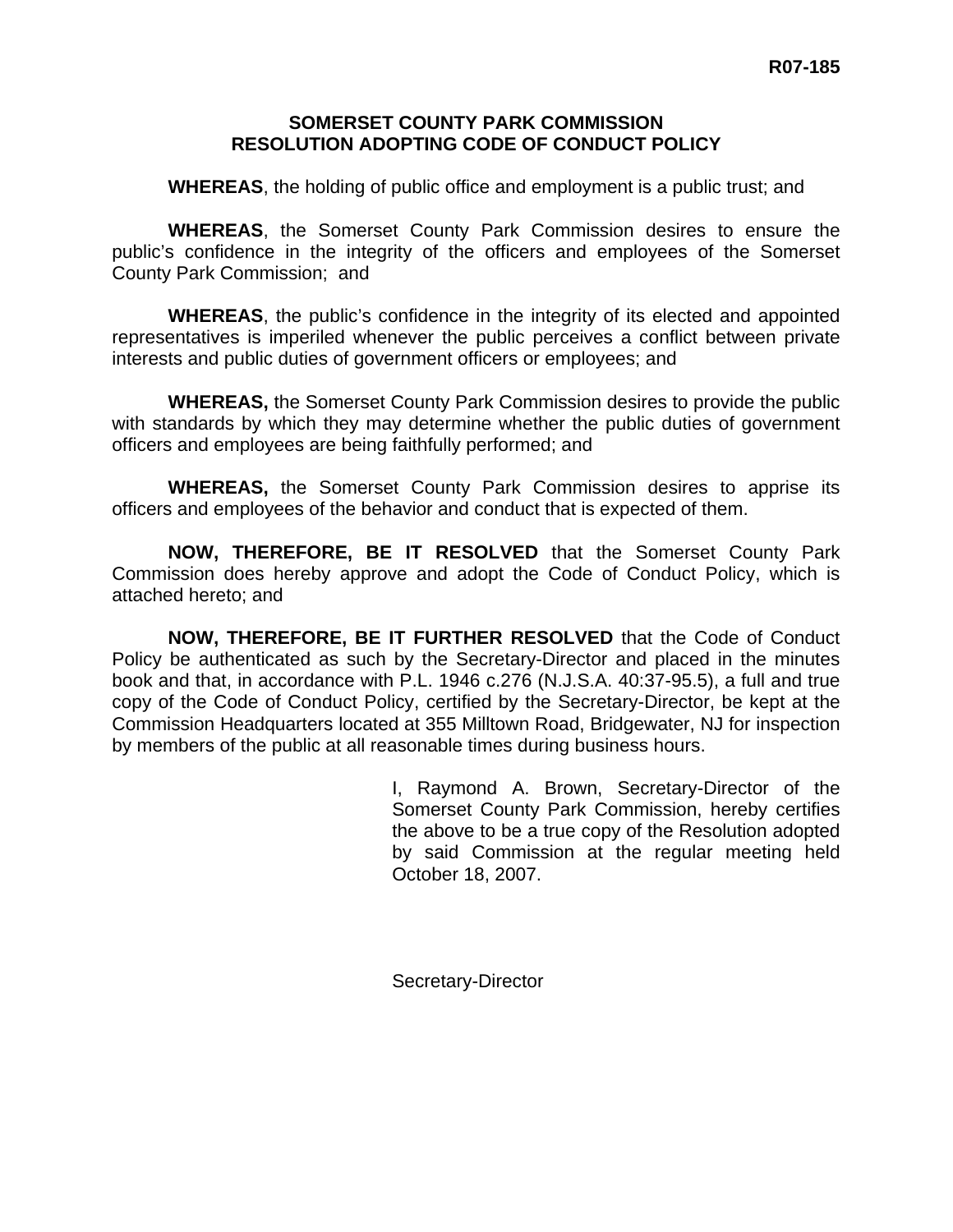# **Code of Conduct Policy**

### **Section 1. Purpose**

The officers and employees of the Somerset County Park Commission recognize that holding public office and/or employment is a public trust. The Park Commission further recognizes that a strong democracy relies upon the public's confidence in the integrity of its elected and appointed officials, as well as the employees employed in government positions.

The purpose of this policy is to define and establish the standards of ethical conduct that are required of public officials and employees so as to ensure the professional integrity of the Park Commission officers and employees in the faithful performance of their duties. The officers and employees of the Park Commission are committed to performing their duties while practicing the highest of ethical standards.

This policy implements the provisions of the Local Government Ethics Law, N.J.S.A. 40A:9-22.1, et seq., as if set forth in detail herein.

### **Section 2. Definitions**

"Local government agency," "Park Commission" or "Commission" – means the Somerset County Park Commission.

"Local government employee" or "employee" – means any person, whether compensated or not, whether part-time or full-time, employed by the Park Commission.

"Local government officer" or "officer" – means any person whether compensated or not, whether part-time or full-time who is a member/officer of the Park Commission.

"Member of immediate family" – means the spouse or dependent child of a local government officer or employee residing in the same household.

### **Section 3. Conduct**

The following requirements address the conduct of all Park Commission officers and employees. Park Commission officers and employees shall comply with the following provisions. This list is not all inclusive, but simply provides the basic level of conduct expected of the officers and employees of the Park Commission.

A. Local government officers and employees shall make decisions in terms of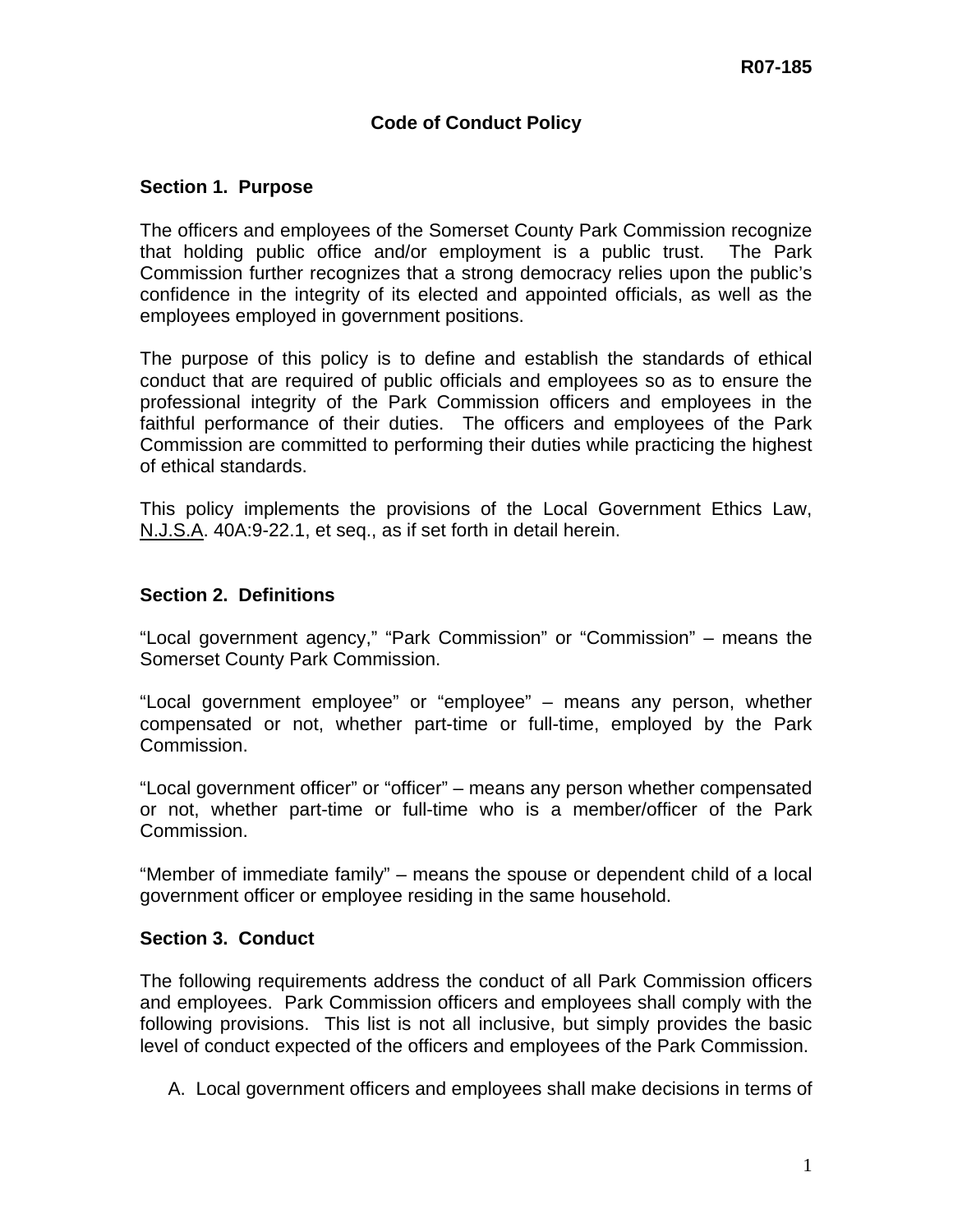the welfare of the inhabitants of Somerset County and will seek to develop and create and maintain programs and initiatives that meet the needs of all of the County inhabitants.

- B. Local government officers and employees shall refuse to surrender their independent judgment to special interest or partisan political groups or to use the Park Commission funds or authority for personal gain or for the gain of friends.
- C. Local government officers and employees shall recognize that authority rests with the Park Commission and will make no personal promises nor take any private action that may compromise the Park Commission.
- D. No local government officer or employee shall take any action or make any decision in matters in which there is even an appearance of impropriety or a conflict of interest.
- E. No local government officer or employee shall engage in any outside employment, or any activity, which interferes in anyway with the full performance of his duties and responsibilities.
- F. No local government officer or employee shall undertake any employment or service, whether compensated or not, which might reasonably be expected to prejudice his independence of judgment in the exercise of his official duties.
- G. No local government officer or employee shall use or allow the use of Park Commission or other government property of any kind for other than officially approved activities.
- H. No local government officer or employee shall be under the influence of, possess or use alcoholic beverages or illegal drugs in the workplace.
- I. No local government officer or employee shall discriminate or harass another employee in the workplace on the basis of race, creed, color, national origin, nationality, ancestry, age, sex (including pregnancy), familial status, marital status, domestic partnership status, affectional or sexual orientation, atypical hereditary cellular or blood trait, genetic information, liability for military service, mental or physical disability, perceived disability, and AIDS and HIV status.
- J. No local government officer or employee shall deliberately misuse sick, compensatory or personal leave time.
- K. No local government officer or employee shall participate in any illegal gambling activity of any kind while on duty or while on government-owned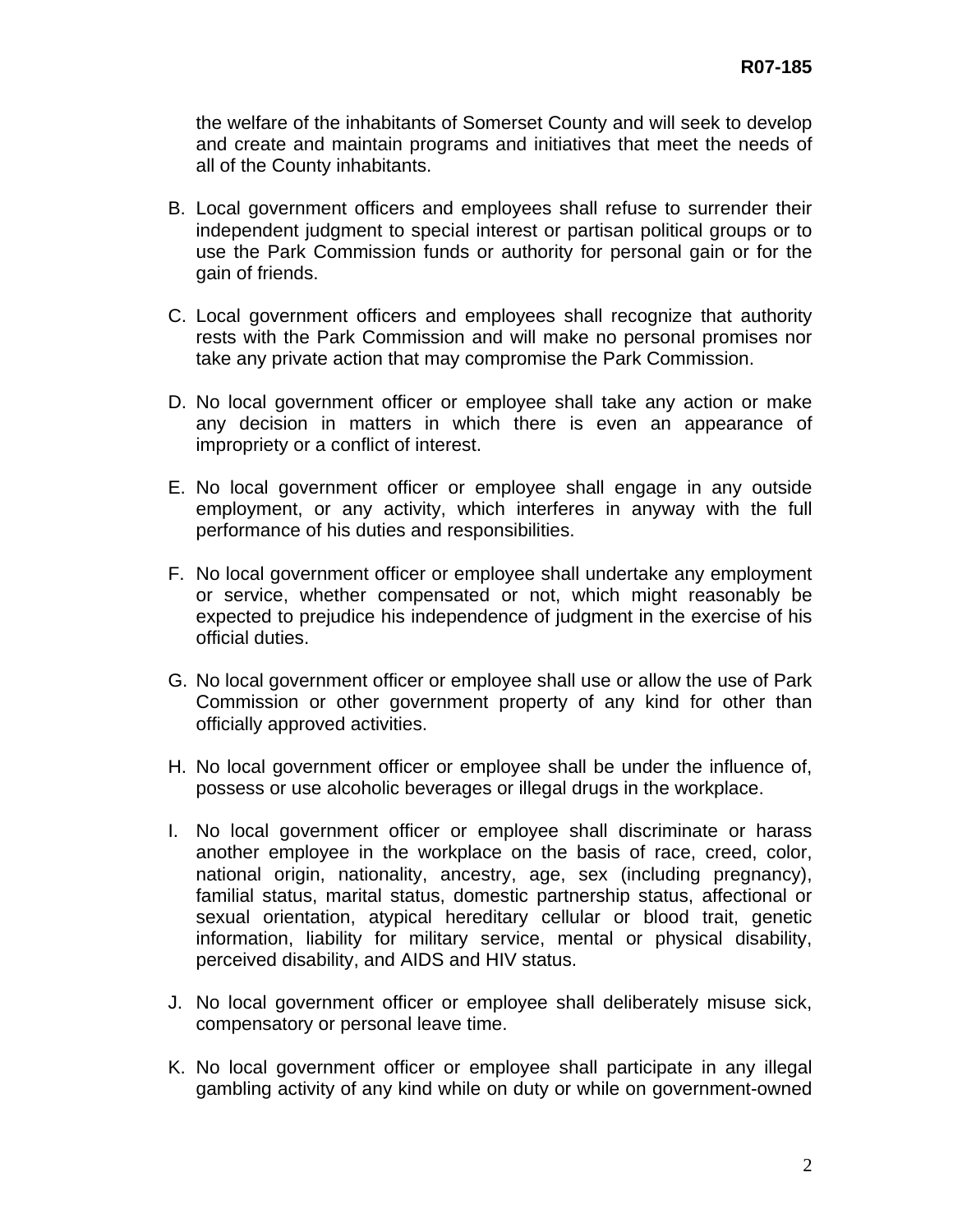or leased property.

- L. No local government officer or employee shall engage in a riot or civil disorder where acts of violence causing danger to property or injury to persons are involved.
- M. No local government officer or employee shall engage in criminal or other conduct prejudicial to the Park Commission or the County of Somerset.
- N. No local government officer or employee or member of his immediate family shall have an interest in a business organization or engage in any business, transaction, or professional activity, which is in substantial conflict with the proper discharge of his duties in the public interest
- O. The Park Commission shall not, for a period of one year next subsequent to the termination of office of a member of the Park Commission

 (1) award any contract which is not publicly bid to a former member of the Park Commission;

 (2) allow a former member of the Park Commission to represent, appear for or negotiate on behalf of any other party before the Park Commission; or

 (3) employ for compensation, except pursuant to open competitive examination in accordance with Title 11A of the New Jersey Statutes and the rules and regulations promulgated pursuant thereto, any former member of the Park Commission.

 The restrictions contained in this subsection shall also apply to any business organization in which the former Park Commission member holds an interest.

- P. No local government officer or employee shall use or attempt to use his official position to secure unwarranted privileges or advantages for himself or others.
- Q. No local government officer or employee shall act in his official capacity in any matter where he, a member of his immediate family, or a business organization in which he has an interest, has a direct or indirect financial or personal involvement that might reasonably be expected to impair his objectivity or independence of judgment.
- R. No local government officer or employee shall use, or allow to be used, his public office or employment, or any information, not generally available to the members of the public, which he receives or acquires in the course of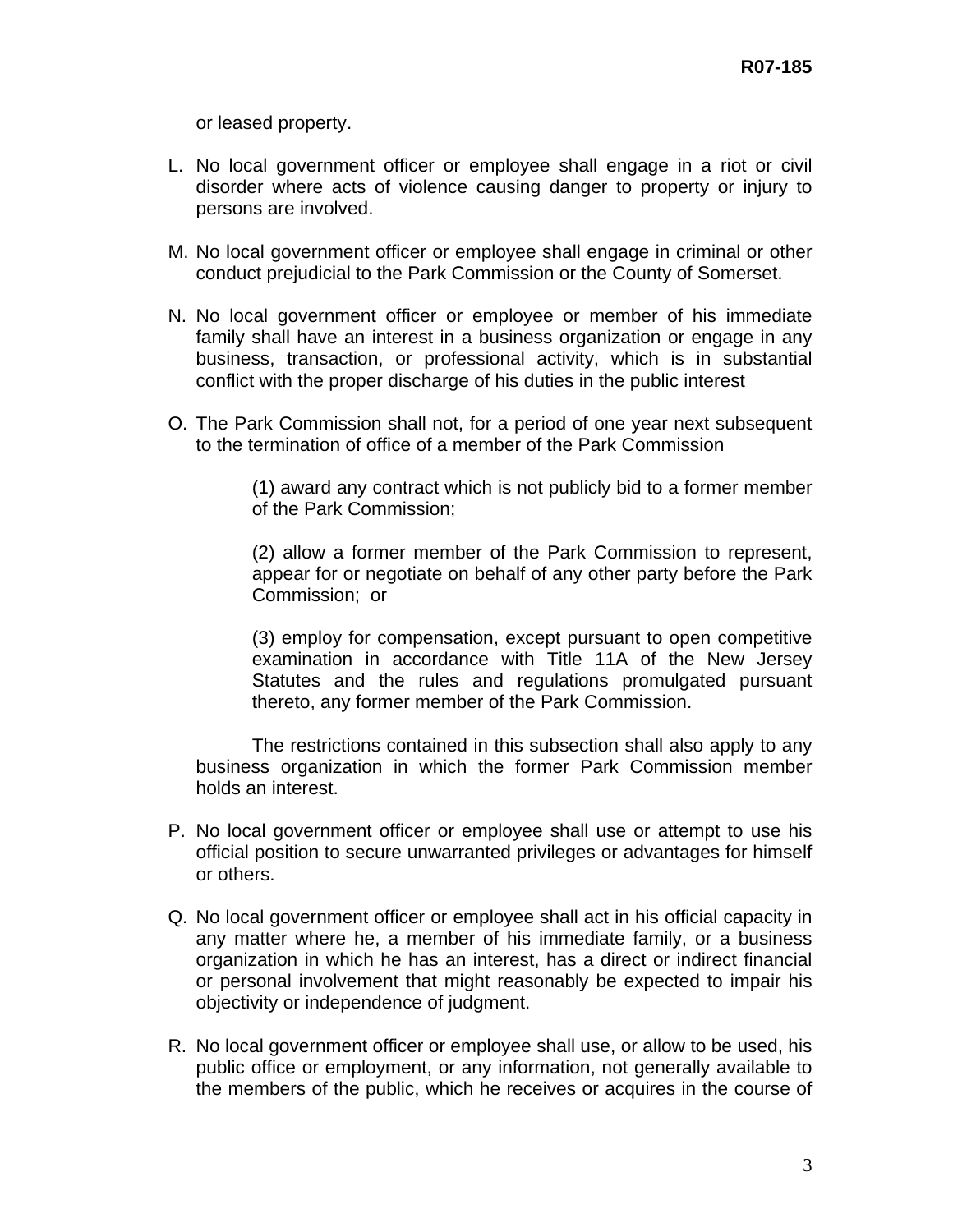and by reason of his office or employment, for the purpose of furthering a private interest or securing any gain, including, but not limited to financial gain, for himself, any member of his immediate family, or any business organization with which he is associated.

- S. No local government officer or employee, member of his immediate family, or business organization in which he has an interest, shall solicit or accept any gift, favor, loan, political contribution, service, promise of future employment, or other thing of value based upon an understanding that the gift, favor, loan, contribution, service, promise, or other thing of value was given or offered for the purpose of influencing him, directly or indirectly, in the discharge of his official duties. This provision shall not apply to the solicitation or acceptance of contributions to the campaign of an announced candidate for elective public office, if the local government officer has no knowledge or reason to believe that the campaign contribution, if accepted, was given with the intent to influence the local government officer in the discharge of his official duties.
- T. No local government officer or employee or business organization in which he has an interest shall represent any person or party other than the local government in connection with any cause, proceeding, application or other matter pending before any agency in the local government in which he serves. This provision shall not be deemed to prohibit one local government employee from representing another local government employee where the local government agency is the employer and the representation is within the context of official labor union or similar representational responsibilities.
- U. No local government officer or employee or business organization or member of the immediate family shall take any action or make any decision in violation of the Local Government Ethics Law, N.J.S.A. 40A:99-22.1, et seq., as applicable.

No local government officer shall be deemed in conflict with these provisions if, by reason of his participation in the enactment of any ordinance, resolution or other matter required to be voted upon or which is subject to executive approval or veto, no material or monetary gain accrues to him as a member of any business, profession, occupation or group, to any greater extent than any gain could reasonably be expected to accrue to any other member of such business, profession, occupation or group;

No elected local government officer shall be prohibited from making an inquiry for information on behalf of a constituent, if no fee, reward or other thing of value is promised to, given to or accepted by the officer or a member of his immediate family, whether directly or indirectly, in return therefore.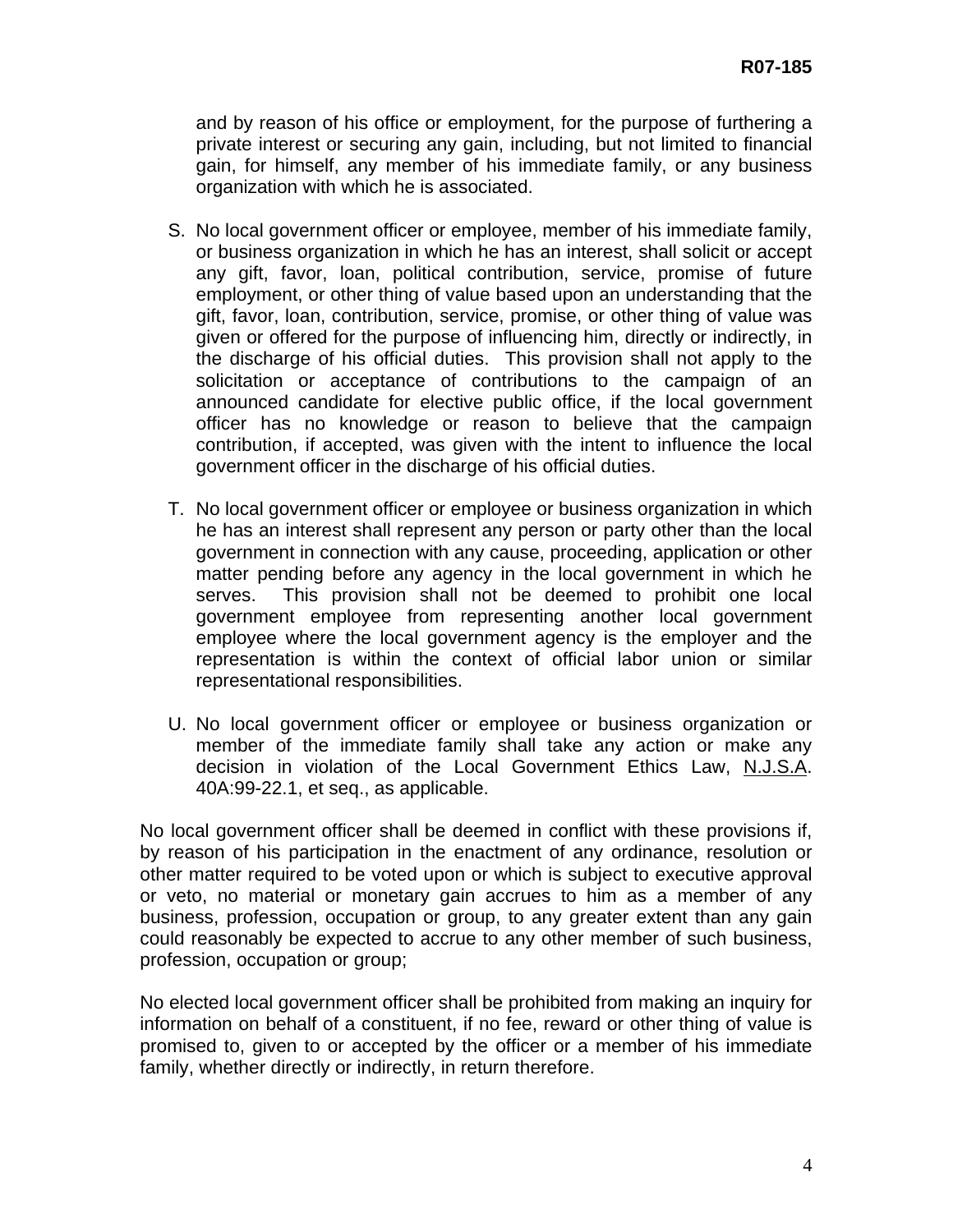Nothing shall prohibit any local government officer or employee, or members of his immediate family, from representing himself, or themselves, in negotiations or proceedings concerning his, or their, own interests.

# **Section 4. Political Activity**

- A. An employee shall not directly or indirectly use or seek to use his authority or the influence of his position to control or modify the political action of another person. An employee may not engage in political activity during the hours of duty, nor shall they, at any other time, participate in political activities so as to impair usefulness in the position in which they are employed.
- B. Park Commission Employees Engaged in Federally Aided Programs Federal legislation known as the Hatch Act regulates the political activity of employees whose principal employment is in connection with an activity which is financed in whole or in part by loans or grants made by the United States or a federal agency.

An employee subject to the provision of the Hatch Act may:

1. Be a candidate for public office in nonpartisan elections.

 2. Campaign for and hold office in political clubs and organizations.

 3. Actively campaign for candidates for public office in partisan and nonpartisan elections.

 4. Contribute money to political organizations or attend political fundraising functions.

 5. Participate in any activity not specifically prohibited by law or regulation.

 6. Vote as the employee chooses and express opinions on political subjects and candidates.

An employee subject to the provisions of the Hatch Act may not:

1. Be a candidate for public office in a partisan election.

 2. Use official authority or influence for the purpose of interfering with or affecting the results of an election or a nomination for office.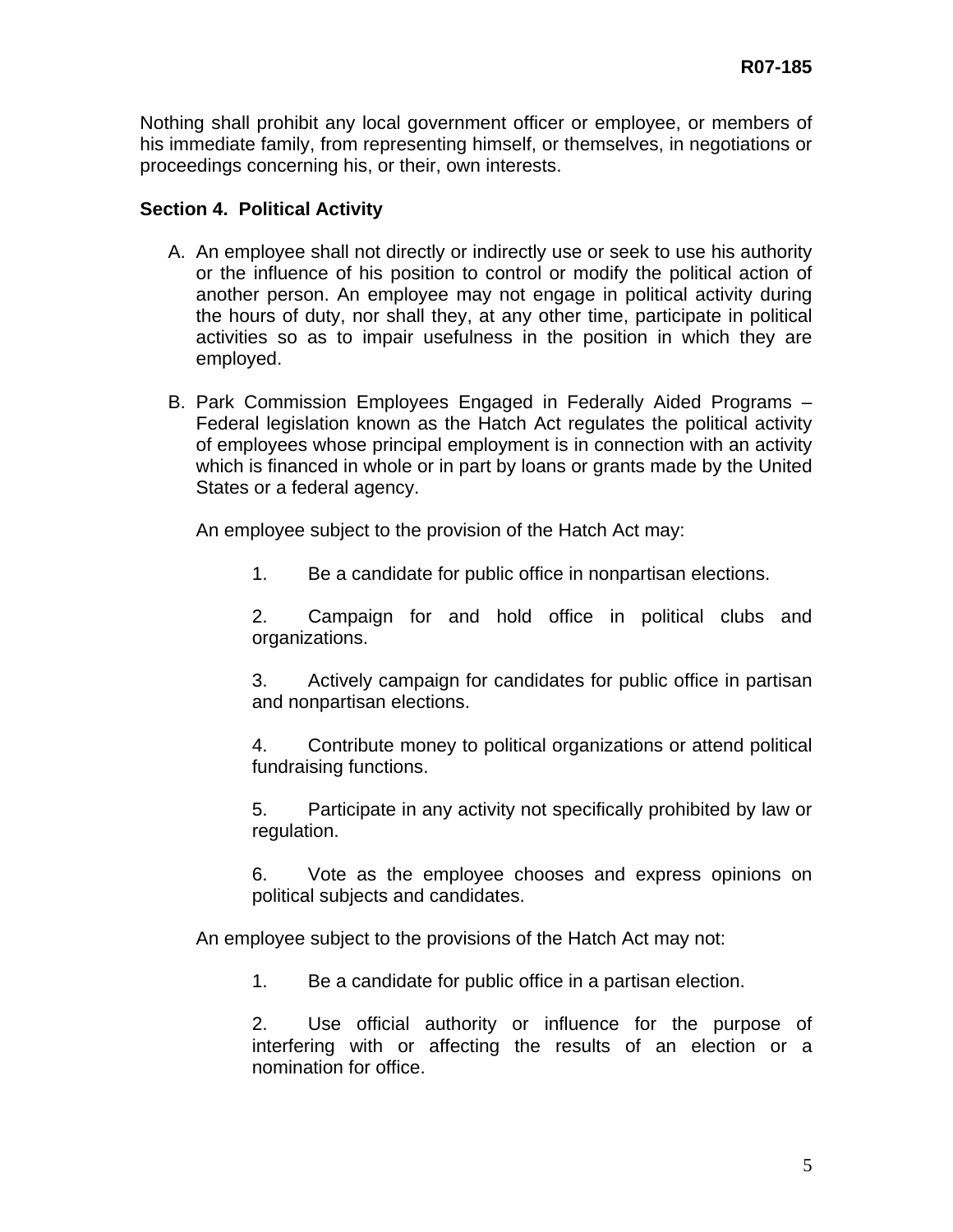3. Directly or indirectly coerce, attempt to coerce, command or advise a State or local officer or employee to pay, lend or contribute anything of value to a party, committee, organization, agency or person for political purposes.

## **Section 5. Filing and Disclosure Requirements**

Each Park Commission officer shall annually file a financial disclosure statement. The financial disclosure statement shall include the following information which shall specify, where applicable, the name and address of each source and the officer's job title:

(1) Each source of income, earned or unearned, exceeding \$2,000 received by the officer or a member of his immediate family during the preceding calendar year. Individual client fees, customer receipts or commissions on transactions received through a business organization need not be separately reported as sources of income. If a publicly traded security is the source of income, the security need not be reported unless the local government officer or member of his immediate family has an interest in the business organization;

(2) Each source of fees and honoraria having an aggregate amount exceeding \$250 from any single source for personal appearances, speeches or writings received by the officer or a member of his immediate family during the preceding calendar year;

(3) Each source of gifts, reimbursements or prepaid expenses having an aggregate value exceeding \$400 from any single source, excluding relatives, received by the officer or a member of his immediate family during the preceding calendar year;

(4) The name and address of all business organizations in which the officer or a member of his immediate family had an interest during the preceding calendar year; and

(5) The address and brief description of all real property in the State in which the officer or a member of his immediate family held an interest during the preceding calendar year.

The Local Finance Board shall prescribe a financial disclosure statement form for filing purposes. The county clerk shall make the forms available to the officers. The original statement shall be filed with the county clerk in the county in which the officer serves. A copy of the statement shall be filed with the Local Finance Board. Statements shall be filed on or before April 30th each year.